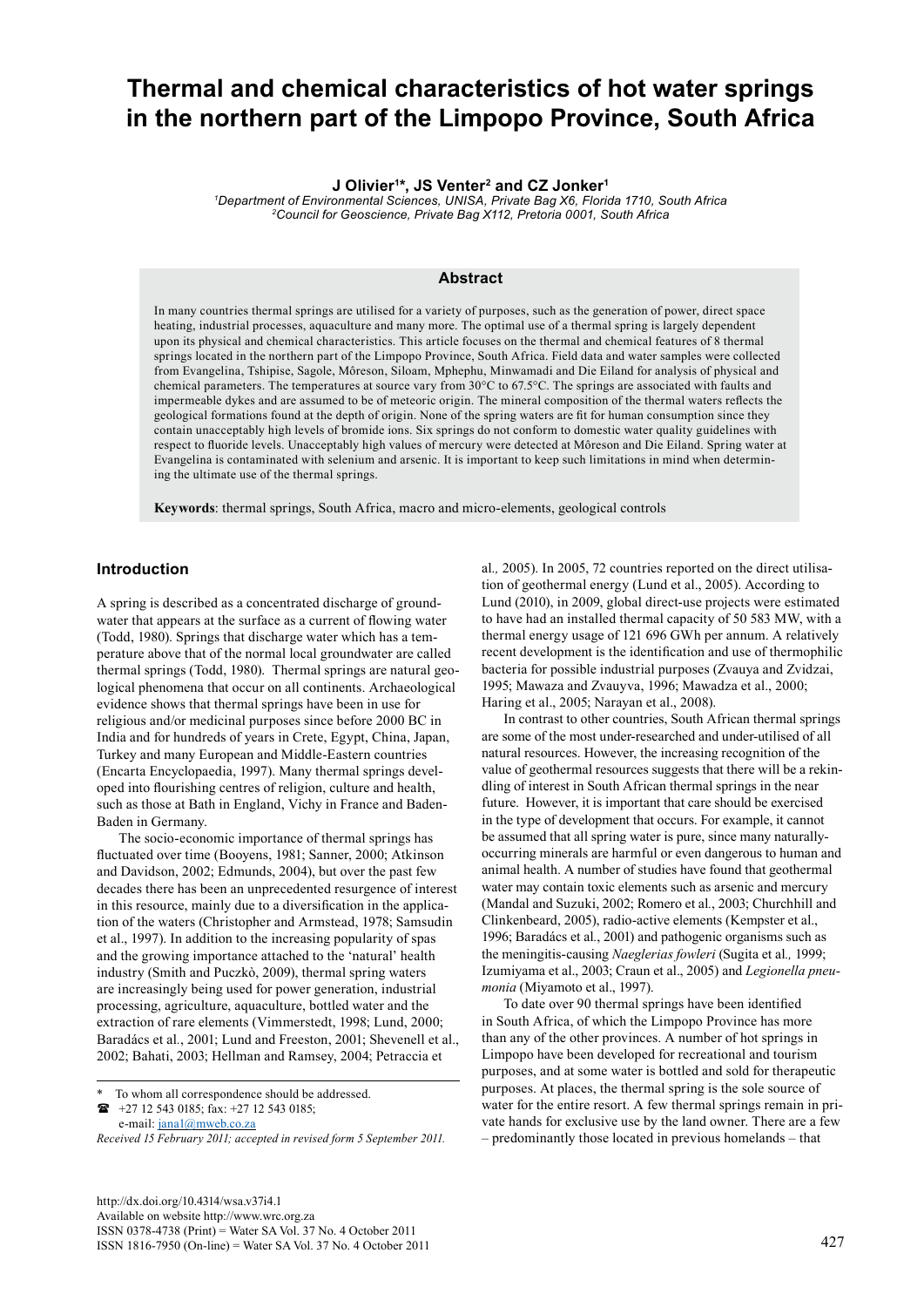

*Figure 1 Location of thermal springs in Limpopo Province, South Africa Adapted from: Kent (1949) and Boekstein (1998)*

remain completely undeveloped. The availability of current scientific information on these resources is a prerequisite for sound decision-making regarding their use and development. However, most research on South African thermal springs was conducted during the 1910s and 1950s. The past 50 to 100 years have seen considerable changes in land use but it is not known whether these have had an impact on thermal springs of the region.

This article presents current information on 8 thermal springs located in the northern part of the Limpopo Province. Since the optimal use of a thermal spring is largely dependent on its physical and chemical characteristics, the article focuses on these aspects. Information is provided on the geological features of the study areas in view of their impact on the physical location of the springs and on their chemical characteristics. Due to the fact that most developed thermal springs have been sealed off and pumps installed, flow rates could not be measured and are not discussed. Information from previous research has been included where possible so as to give an overview of the characteristics of thermal springs in the northern Limpopo Province, and to provide a benchmark for the present research.

A comprehensive overview of previous research on South African thermal springs is provided in Olivier et al*.* (2008). The contribution of researchers such as Rindl (1916) and Kent (1949; 1952; 1969) are discussed, as well as theories on the origin, geographical distribution patterns and classification systems used for thermal spring waters. This article is the second reporting on the physical and chemical characteristics of South African thermal springs.

## **Study area**

At least 24 of the 83 thermal springs and boreholes identified by Kent (1949) are located in the Limpopo Province (Fig. 1). They occur in 2 main regions, namely in the region of the Waterberg in the south and in the vicinity of the Soutpansberg in the north. Isolated springs are found to the east of the escarpment. This paper focuses on 8 thermal springs in that part of the province which is located north of the 24°S line of latitude, excluding those in the Kruger National Park.

## **Data and methodology**

Perusal of published sources (Rindl, 1916; Janish, 1931; Kent, 1949; Winfield, 1980) and a variety of maps, including topographical maps and those produced by Kent (1949), Boekstein (1998) and Hoole (2001), indicate the existence of 20 thermal springs in the study area, namely Paddysland, Tugela, Evangelina, Icon*,* Vetfontein, Masecula, Windhoek, Mphefu, Chipise, Gordonia, Klein Chipise, Souting, Letaba, Sulphur Springs, Stindal, Adrianskop, Masequa, Siloam (Sendedzane), Minwamadi and Makutsi.

There appears to be some confusion in the naming of some of the springs. A number of springs have undergone changes in use, ownership and name and some of the springs could only be identified by means of comparison of geographical coordinates. For instance, Klein Chipise (Tshipese) is now called Sagole; Gordonia seems to coincide geographically with Môreson,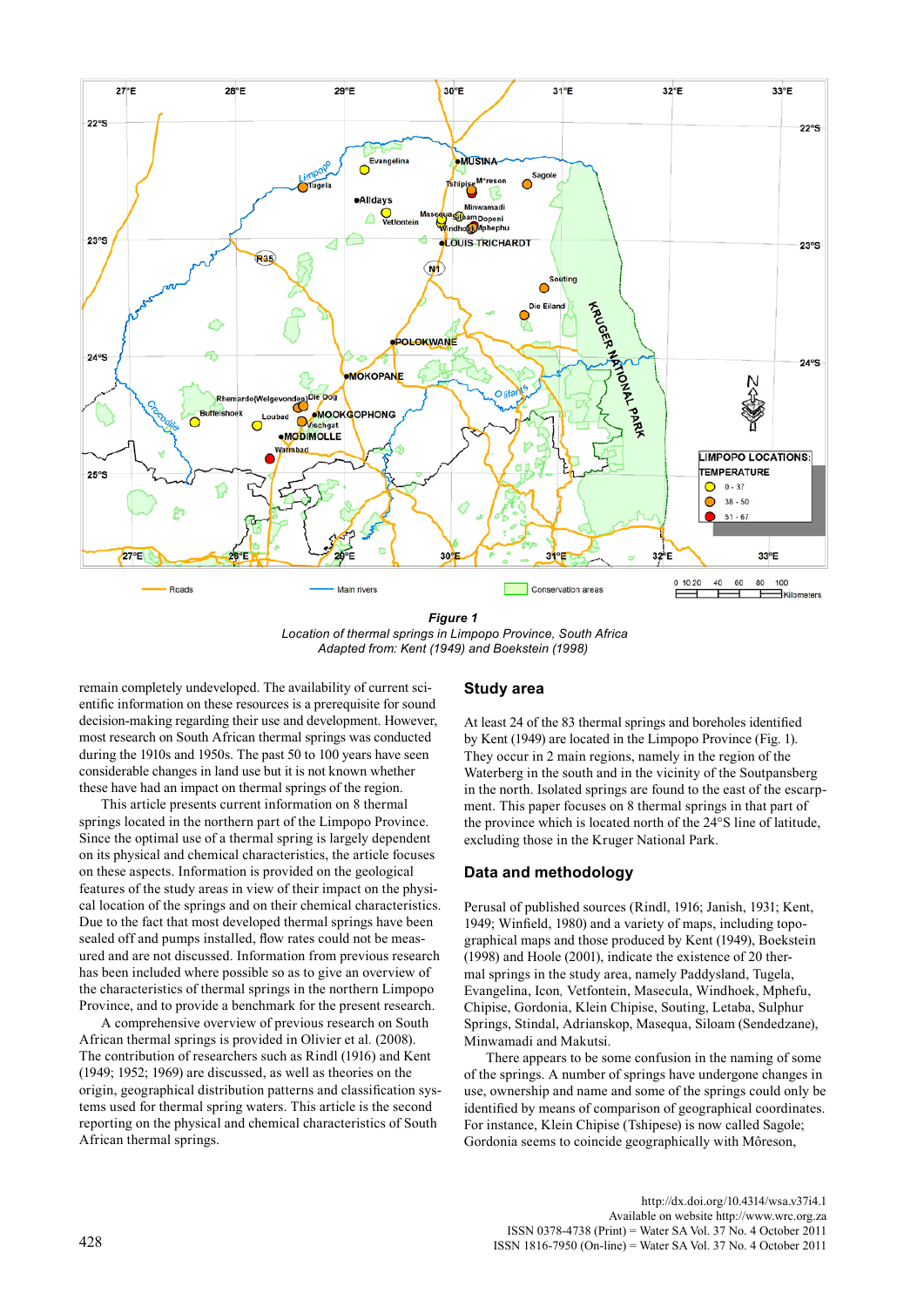and Letaba is now the popular holiday resort of Die Eiland. Other springs were recognisable from their original names, only their spelling having changed. Chipise is currently spelt Tshipise, and Mpefu has changed to Mphephu. In other instances, the identification of springs was more difficult. One such case in point is the spring near Mphephu. Kent (1949) mentions that the spring at Mpefu has 2 eyes located 1.5 km apart. In Winfield's report on the thermal springs of Venda, he lists 2 springs, namely, Mpefu and Siloam (Sendedzane), in close proximity to each other and having more-or-less the same geographical co-ordinates. Moreover, the description of Winfield's Siloam (Sendedzane) spring coincides with that of Kent's Mpefu. It is therefore assumed that Mpefu, Siloam and Sendedzane are one and the same.

The majority of the thermal springs are located in the far northern and north-western part of Limpopo. Stindal, Tugela, Paddysland, Evangelina, Icon, Sulphur springs, Vetfontein, Masequa, Masecula and Windhoek are located to the west of the main road linking South Africa to Zimbabwe (the N1), while Tshipise, Môreson, Sagole, Mphephu and Minwamadi are located to the east of the N1 between Louis Trichardt and Musina (Messina). These 15 springs are clustered together in a SW-NE belt coinciding with the central and western parts of the Soutpansberg range. Adrianskop is located in the bed of the Olifants River to the south of Polokwane, while Souting, Die Eiland and Makutsi are located to the east of the escarpment.

Field trips were undertaken during 2003, 2004, 2005, 2009 and 2010 to gather data from the springs in the northern part of Limpopo. According to local residents, the spring at Icon has dried up due to the extraction of large amounts of groundwater for agricultural production (Chidley, 1985). Apparently Masequa has also dried up while the thermal sources at Sulphur springs, Tugela, and Windhoek are thermal boreholes and not naturally-occurring springs. Vetfontein, Paddysland, Stindal, and Makutsi could not be located. The Souting springs issue within an extensive wetland. When visiting Mphephu, local residents indicated the presence of another hot spring, not previously documented by Kent. This will be referred to as Siloam, after the nearest village.

This article reports on the physical and chemical characteristics of 8 thermal springs visited during the field trips: Evangelina, Mphephu, Siloam, Minwamadi, Tshipise, Sagole, Môreson and Die Eiland. Information obtained from literature was used to augment data that could not be gathered during these field trips. Where possible, the temperature of the water was measured at the source of the springs using a laboratory quality glass mercury thermometer. In some cases, the source of the spring had been enclosed and was not accessible. Water samples were collected at source and stored at low temperatures (around 4°C) in 1-litre sample bottles before being submitted to the Institute for Soil, Climate and Water at the Agricultural Research Council in Pretoria for chemical analysis. No gas samples were collected. It was not possible to collect flow rate data, since pumps have been installed at the majority of developed thermal spring resorts. Past flow rate data were obtained from Kent (1949), Kent and Russell (1950) and Hoffmann (1979) and have been included for the sake of completeness.

#### **Results and discussion**

#### **Geographical characteristics of selected thermal springs**

#### *Mphephu*

Mphephu and Siloam lie within the Nzhelele valley which is surrounded by the Soutpansberg mountain range. The Nzhelele

<http://dx.doi.org/10.4314/wsa.v37i4.1> Available on website http://www.wrc.org.za ISSN 0378-4738 (Print) = Water SA Vol. 37 No. 4 October 2011 ISSN 1816-7950 (On-line) = Water SA Vol. 37 No. 4 October 2011 429

River drains the area and flows north-westwards towards the Nzhelele Dam. The Mphephu thermal spring is situated at the foot of the northern flank of the Tswime Mountain at an elevation of around 850 m. There are 2 eyes approximately 1.5 km apart. The westernmost eye has been sealed off and the water used to fill the pools at the Mphephu holiday resort. During 2004, the temperature was measured from leaks of pipes near the source. A pool has subsequently been constructed at one of the eyes and the temperature of water bubbling from the ground could be measured.

The second eye is undeveloped and has been used by the Dopeni community for bathing ever since the Mphephu Resort was closed for general public use. Men and women are allocated specific times to bath in this thermal spring. Bars of soap were observed in the water and hence it was not possible to collect representative samples from the spring itself. The water flow rate appeared to be very low but constant, while irregular surges of gas escaped at intervals.

#### *Siloam*

This hot spring is situated in the Siloam village on the property of one of the members of the community. Siloam is situated approximately 2 km northeast of Mphephu at the foot of the south-western flank of the Tonondwe Mountain. The spring emerges on the bank of a small stream running through the settlement. Although the community members indicated that neither its flow rate nor the temperature has changed over the past 40 years, measurements since 2003/4 indicated that both have decreased over the past 7 years. Mineral encrustations were observed in pipes leading from the spring.

#### *Tshipise*

This spring is located within the Honnet Nature Reserve, approximately 36 km from Musina, just off the R525 to the Kruger National Park. The Tshipise hot spring is situated at the foot of a 188 m high hill, surrounded by fairly flat terrain. It is a very well-known and popular holiday resort with 58 chalets, many camping sites, a restaurant and numerous conference and recreational facilities. The actual spring has been changed into a tourism feature. A concrete structure with glass windows has been constructed around the source. This allows visitors to view the water as it bubbles from the ground and the variety of multicoloured algae growing on the sides and floor of the spring.

Water samples were collected from a tap located close to the source.

#### *Môreson (previously Gordonia)*

The Môreson hot spring is located approximately 5 km to the north-northwest of Tshipise on the R508 to Musina. It is presently administered as a private shareholding scheme. A total of 47 of the 50 stands have been developed. Some of the units/ stands can be rented from individual owners. The thermal spring has been fitted with a pump which is used to fill the swimming pool(s).

#### *Sagole*

Sagole, previously known as Klein Tshipise, is situated at Sagole village, approximately 57 km to the east of Tshipise. Thick growths of algae cover submerged rocks and the sides of the water course. Waters from the spring flow northwards into the Tshipise River.

During the 1970s and 80s the spa was developed as a holiday destination. It was less frequented than Tshipise, mainly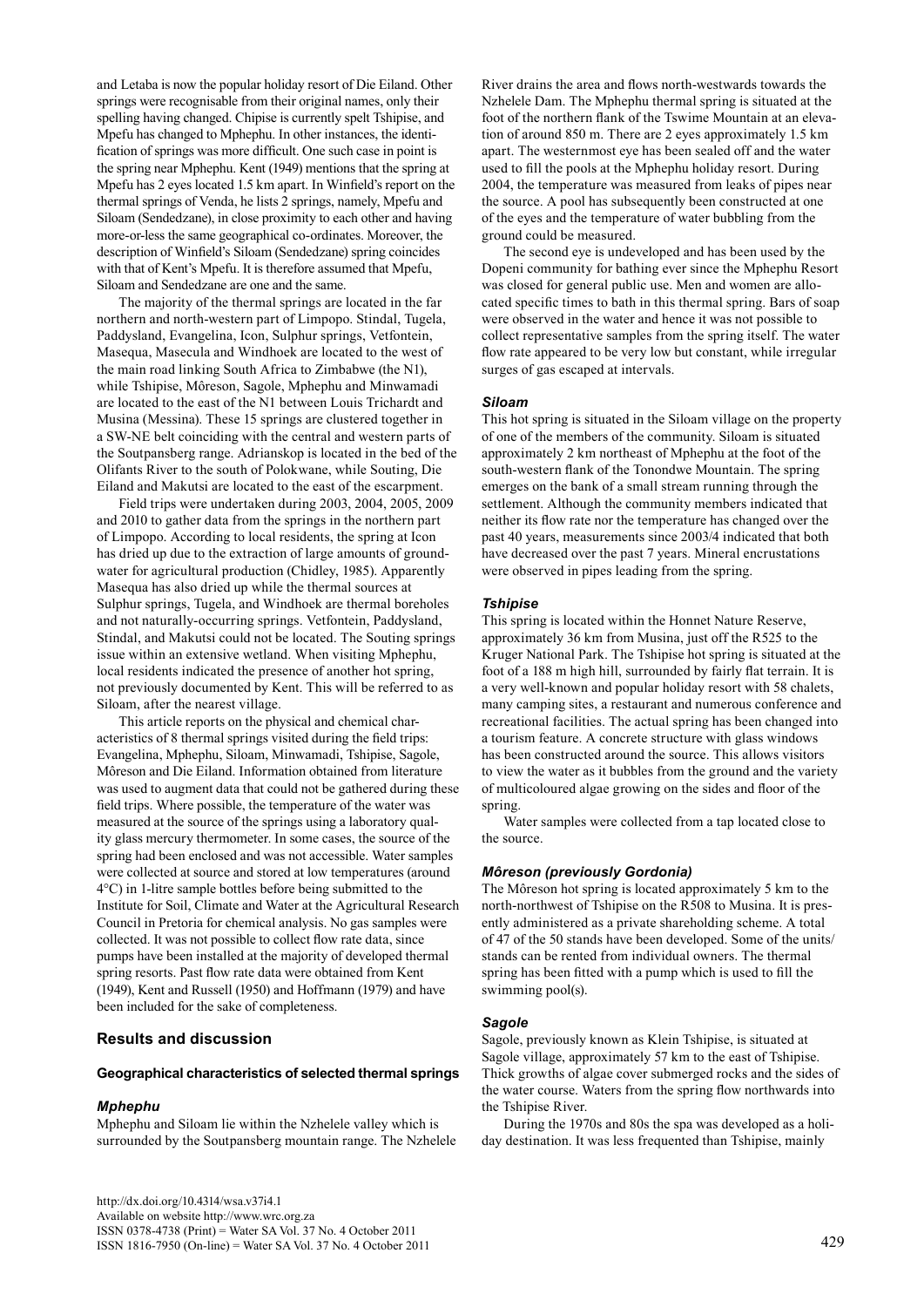due to its relative inaccessibility and the limited scale of development. Since then it has fallen into disrepair, although some efforts are currently being made to regenerate the spa. When visited in 2006, the spring was used as a waste dump by locals, but the area is being cleaned up.

#### *Evangelina*

At the time of the first field trip in 2003/4, Evangelina was being developed as a holiday resort with conference facilities. Boreholes had been sunk to augment the hot spring. Unfortunately the original source of the spring had been enclosed. Borehole- and spring-water was being used to fill a large open-air swimming pool. Temperatures ranging from 34 to 45°C were measured from the various boreholes.

#### *Die Eiland*

Die Eiland thermal spring, formerly known as Letaba, is located in the Limpopo lowveld, close to the Great Letaba River. It was utilised by local inhabitants as a source of salt long before European settlement. The salt was obtained by 'lixivating the mud through which the water issued and evaporating the resultant solutions over open fires in clay pots' (Kent, 1942: 35). According to Kent (1942), the spring has 5 eyes, issuing over a distance of 30 m. Temperatures of the eyes range from 37°C to 42°C.

The thermal spring has been developed as a resort. It boasts an indoor Hydro Spa, with water temperature regulated at 38°C, as well as bubble jet baths and saunas (Boekstein, 1998). There are also more than 100 self-catering chalets, caravan sites, a restaurant, a few shops and many more recreational and sports facilities. It has the added tourism benefit of being surrounded by the Hans Merensky Nature Reserve and within easy driving distance of a number of other tourist attractions.

#### *Minwamadi*

Minwamadi lies on the Nzhelele Dam road, about 15 km from the Wyllies Poort junction with the Thohoyando road, near the village of Khabu. The spring arises a few hundred meters from the Nzhelele River, on the west-facing flank of the Maangami range. It is completely undeveloped and seems to be known only to local communities in the immediate vicinity of the spring.

#### **Geology**

The geology of the study area includes various lithologies of the Soutpansberg Group and Karoo Supergroup, as well as the Goudplaats-Hout River Gneiss Suite and the Beit Bridge Complex.

The surface geology at Dopeni and Mphephu is indicated as mainly sandstone and quartzite of the Wyllies Poort and Nzhelele Formations of the Soutpansberg Group (Messina Map Sheet (Geological Survey, 1981)). Barker et al. (2006) describe the Wyllies Poort Formation as a predominantly clastic succession, and comprising mainly sandstone and quartzite (resistant to weathering), with minor conglomerate shale and basaltic lava. According to the South African Committee for Stratigraphy (Barker et al., 2006), the basalts of the Musekwa Formation outcrop in the Siloam Valley. This basal lava layer was previously considered to be part of the Nzhelele Formation. The layer of basalt is followed by argillaceous and arenaceous sediments (Brandl, 1981).

Barely 5 km from Mphephu, the thermal spring at Siloam is underlain by basaltic lava of the Sibasa Formation. The basalt

is responsible for the more undulating topography to the south of the Soutpansberg (Brandl, 1981). The Sibasa Formation contains minor interbedded quartzite, shale and conglomerate (Barker et al., 2006). Minwamadi is situated on the slopes of the mountain flanking the Nzhelele River. According to the Messina Map Sheet (Geological Survey, 1981), the underlying geology is sandstone, quartzite and red shaly sandstone of the Nzhelele Formation.

Even though Tshipise, Sagole (Klein Tshipise) and Evangelina are geographically far apart, all 3 thermal springs are underlain by rocks of the Karoo Supergroup. Sagole is underlain by sedimentary rocks and Tshipise by volcanic rocks of the Letaba Formation.

Kent (1969) described the reason for the thermal spring at Evangelina as a fault in Archaean granite-gneiss. According to the Alldays Map Sheet (CGS, 2000), the thermal spring is underlain by amphibolite and minor granulite of the Malala Drift Gneiss Suite.

Sagole is associated with the Klein Tshipise Fault, which locally is the contact between Karoo Supergroup rocks (Madzaringwe- and Mikambeni Formations) to the north and basalt of the Nzhelele Formation (Musekwa Formation) to the south of the fault (Messina Map Sheet (Geological Survey, 1981)). The Nzhelele Formation forms part of the Soutpansberg Supergroup. The Madzaringwe Formation comprises mainly micaceous sandstone, siltstone and shale (Johnson et al., 2006). Some coal seams may be present in this formation (Brandl, 1981). The Mikambeni Formation consists of mudstone, black shale and laminated sandstone with occasional thin coal seams (Johnson et al., 2006). The basaltic lava is described by Brandl (1981) to be greenish grey, slightly amygdaloidal and with fine to coarse grain sizes.

Tshipise is located close to the confluence of 2 faults, one of which is called the Tshipise Fault (Messina Map Sheet (Geological Survey, 1981). According to Kent (1969), the Karoo Supergroup rocks have a thickness of 2 100 m, and are underlain by Archaean granite. The Letaba Formation immediately underlying the spring at Tshipise comprises mainly basalt. The spring also lies close to a dolerite intrusion, and to the contact between the Letaba Formation and the Gumbu Group of the Beit Bridge Complex which underlies the spring at Môreson. The Gumbu Group comprises mainly calc-silicate rocks and marble (Brandl, 1981).

The underlying geology at Die Eiland (Letaba) and Souting (Soutini) is grey biotite gneiss and micmatite of the Goudplaats Gneiss (Tzaneen Map Sheet (Geological Survey, 1985)).

Table 1 summarises the geology and geological structures associated with the thermal springs under discussion. Information was obtained from literature and from perusal of geological maps of the area.

It should, however, be kept in mind that the surface geology does not necessarily reflect the true origin of the spring water or explain its particular characteristics. The origin must be sought and/or can be inferred from the chemical composition of the water, its temperature and the local geothermal gradient, and knowledge of the structural geology of the area.

#### **Thermal characteristics**

Table 2 lists the temperature measured at source (where the hot water issues at the Earth's surface). The second column indicates temperatures measured during the field trips in 2004, whereas the third column gives the corresponding temperatures as obtained from literature.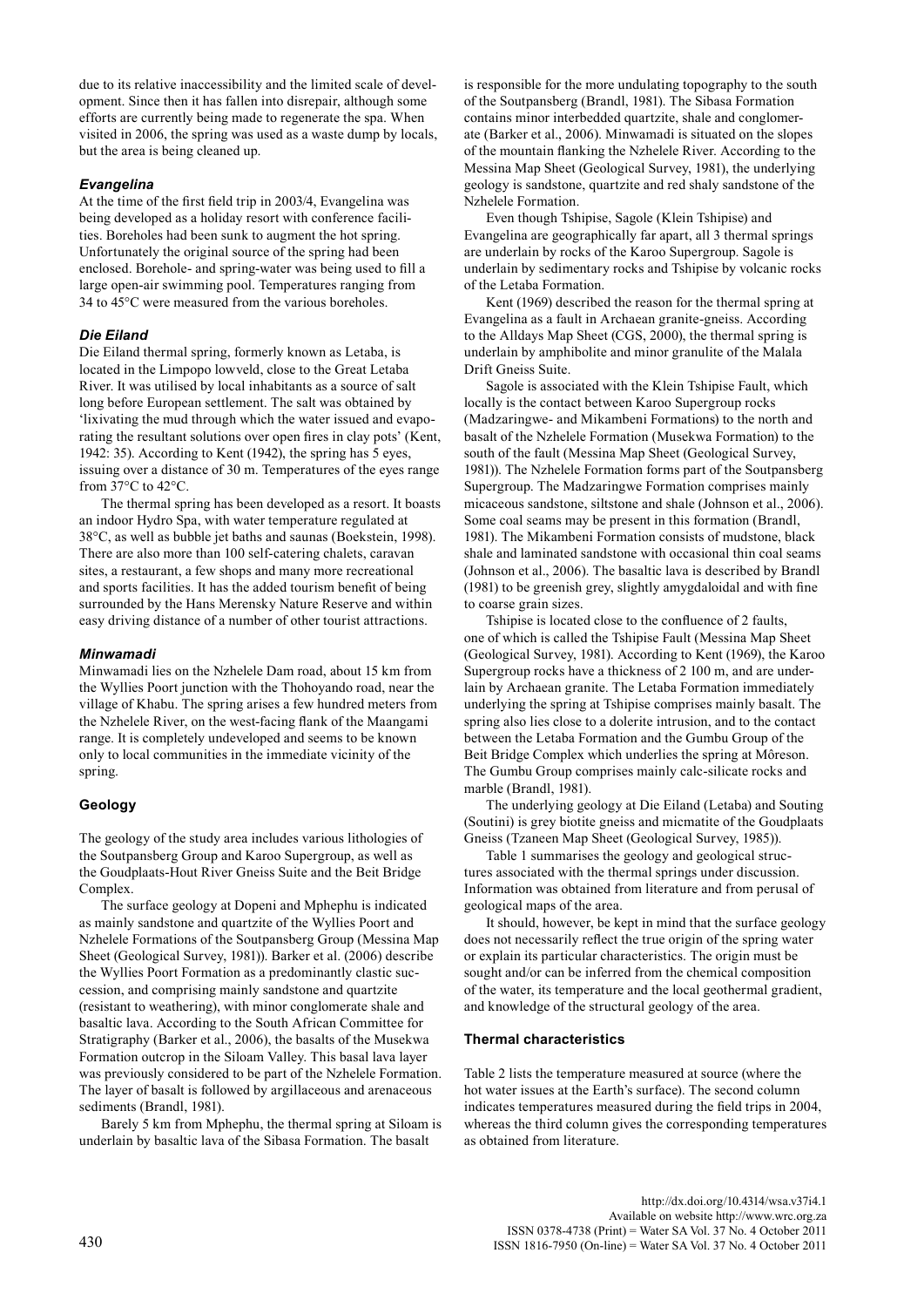| Table 1<br>Geology and geological structures associated with thermal springs in the northern part of Limpopo. |                                                                         |                                                               |                                                                                           |  |  |  |  |
|---------------------------------------------------------------------------------------------------------------|-------------------------------------------------------------------------|---------------------------------------------------------------|-------------------------------------------------------------------------------------------|--|--|--|--|
| <b>Sampling site</b>                                                                                          | Description of surface geology                                          | Lithostratigraphic Unit                                       | <b>Geological structure</b>                                                               |  |  |  |  |
| Mphephu/<br>Dopeni*                                                                                           | Sandstone and quartzite                                                 | Wyllie's Poort and Nzhelele<br>Formations, Soutpansberg Group | Reverse fault between Waterberg Group<br>quartzite and Dominion Reef lava<br>(Sendedzane) |  |  |  |  |
| Siloam*                                                                                                       | Basalt, minor tuff                                                      | Sibasa Formation, Soutpansberg<br>Group                       |                                                                                           |  |  |  |  |
| Minwamadi*                                                                                                    | Quartzitic sandstone                                                    | Nzhelele Formation,<br>Soutpansberg Group                     |                                                                                           |  |  |  |  |
| Tshipise*                                                                                                     | Basalt, minor andesite                                                  | Letaba Formation, Lebombo<br>Group, Karoo Supergroup          | Intersection of 2 post-Permian faults in<br>upper Karoo                                   |  |  |  |  |
|                                                                                                               | Cream-coloured sandstone                                                | Tshipise Member, Clarens<br>Formation, Karoo Supergroup       |                                                                                           |  |  |  |  |
|                                                                                                               | Dolerite sills and dykes                                                | Karoo dolerite                                                |                                                                                           |  |  |  |  |
| Môreson*                                                                                                      | Calc-silicate rocks                                                     | Gumbu Group, Beit Bridge<br>Complex                           | Fault in Archaean granite-gneiss                                                          |  |  |  |  |
| Sagole*                                                                                                       | Mudstone, shale, subordinate<br>micaceous sandstone                     | Mikambeni Formation                                           |                                                                                           |  |  |  |  |
|                                                                                                               | Shale, carbonaceous shale, silt-<br>stone, micaceous sandstone          | Madzaringwe Formation, Karoo<br>Supergroup                    |                                                                                           |  |  |  |  |
| Evangelina**                                                                                                  | Amphibolite and minor granulite                                         | Malala Drift Suite                                            | Fault in Archaean gneiss                                                                  |  |  |  |  |
| Die Eiland***                                                                                                 | Leucocratic biotite gneiss                                              | Goudplaats - Hout River Gneiss<br>Suite                       | Fissure associated with dolerite dyke and<br>fault in Archaean gneissic granite           |  |  |  |  |
| Tzaneen*** Map Sheets)                                                                                        | (According to the Geological Survey: 1:250 000 Messina*; Alldays**; and | Source: Kent (1949; 1969)                                     |                                                                                           |  |  |  |  |

| Table 2<br>Thermal characteristics of northern thermal springs (2004)                                  |                                                            |                                                            |                                                       |  |  |  |  |  |
|--------------------------------------------------------------------------------------------------------|------------------------------------------------------------|------------------------------------------------------------|-------------------------------------------------------|--|--|--|--|--|
| Name                                                                                                   | <b>Temperature</b><br>(°C) measured<br>at source<br>(2004) | <b>Temperature</b><br>(°C) extracted<br>from<br>literature | <b>Classification</b><br>(according to<br>Kent, 1949) |  |  |  |  |  |
| Siloam                                                                                                 | 67.5                                                       |                                                            | scalding                                              |  |  |  |  |  |
| Tshipise                                                                                               | 58                                                         | 57.2 $(K)$                                                 | scalding                                              |  |  |  |  |  |
| Sagole                                                                                                 | 45                                                         | 45.9 (K); 43.6<br>(W); 49(B)                               | hot                                                   |  |  |  |  |  |
| Mphephu                                                                                                | 43                                                         | 42.8; 43.7(K)                                              | hot                                                   |  |  |  |  |  |
| Souting                                                                                                |                                                            | 43.9 $(K)$                                                 | hot                                                   |  |  |  |  |  |
| Tugela                                                                                                 |                                                            | 42.8 $(K)$                                                 | hot                                                   |  |  |  |  |  |
| Môreson                                                                                                | 43                                                         | 37.7(K)                                                    | hot                                                   |  |  |  |  |  |
| Die Eiland                                                                                             | 42                                                         | 40.4; 42 (K)                                               | hot                                                   |  |  |  |  |  |
| Evangelina                                                                                             | 29, 34, 45                                                 | $32.5$ (K); 45<br>(C)                                      | warm                                                  |  |  |  |  |  |
| Makutsi                                                                                                |                                                            | 35(B)                                                      | warm                                                  |  |  |  |  |  |
| Minwamadi                                                                                              |                                                            | $31.6$ (W)                                                 | warm                                                  |  |  |  |  |  |
| <b>Sulphur Springs</b>                                                                                 |                                                            | 31 $(K)$                                                   | warm                                                  |  |  |  |  |  |
| Vetfontein                                                                                             |                                                            | $29.5$ (K)                                                 | warm                                                  |  |  |  |  |  |
| Paddysland                                                                                             |                                                            | 26(R)                                                      | warm                                                  |  |  |  |  |  |
| Source: R: Rindl (1916); K: Kent (1949); W: Winfield (1980);<br>C: Chidley (1985); B: Boekstein (1998) |                                                            |                                                            |                                                       |  |  |  |  |  |

Two of the springs in the northern part of Limpopo can be classified as scalding, six are hot, and six are warm. The temperatures of another six are not known. Perusal of Fig. 1 and Table 2 indicates that there is no spatial correlation between the location of springs and their thermal characteristics. Tshipise, for instance, has a temperature of 58°C, while Môreson, about 8 km away, is only around 40°C. A difference of around 20°C

occurs between Mphephu (43°C) and Siloam (60+°C), less than 5 km apart.

It is generally assumed that Brandvlei is the hottest thermal spring in South Africa (64°C). However, in 2004 Siloam was 3.5°C hotter. Contrary to the situation at other springs, both the temperature and flow rates at Siloam have decreased over the past few years, measuring only 62°C in 2010. At the other springs, the temperatures are essentially the same as they were in the 1940s and 1950s. It is expected that these will remain the same in the foreseeable future.

## **Chemical characteristics**

#### *Major elements and ions*

Thermal springs are usually mineralised to a greater or lesser extent depending on the characteristics of the geological formations associated with the circulating groundwater (Todd, 1980). The results of the chemical analyses of water samples collected from the 8 springs in this study are given in Table 3. Where available, data for 2004 and 2010 are given. Water quality standards provided by the South African Bureau of Standards (SABS) 1999 for Class 1 potable water are given to facilitate evaluation of water quality.

With minor exceptions, the 2004 and 2010 values are similar and do not indicate any significant variation during this 6-year period. It is therefore most probable that the composition of the other springs has also remained constant over the short term.

Water samples from the 8 northern Limpopo springs share a number of chemical characteristics. With the exception of Minwamadi, the springs have a pH of around 8; are neutral (neither corrosive nor depositional:  $pH_s - pH = -1$  to +1) and have sodium adsorption ratios (SAR) of more than 1. The latter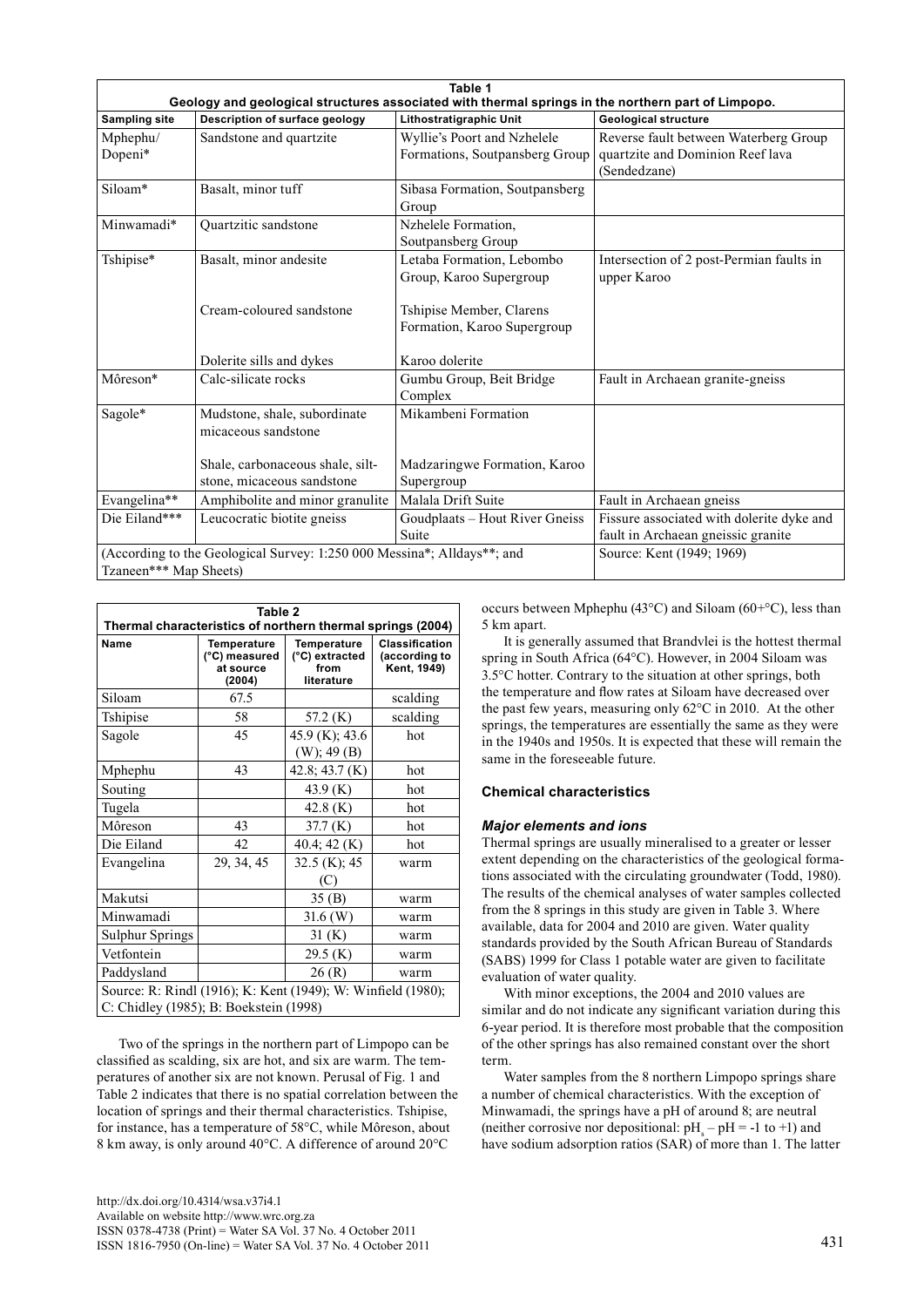| Table 3<br><b>Chemical composition</b> |                  |                |                   |                |                                   |                       |         |                   |                      |  |
|----------------------------------------|------------------|----------------|-------------------|----------------|-----------------------------------|-----------------------|---------|-------------------|----------------------|--|
|                                        | <b>SABS 1999</b> | Mphephu        | Siloam            | Minwa-<br>madi | <b>Tshipise</b>                   | Sagole                | Môreson | Evangelina        | <b>Die</b><br>Eiland |  |
| Date of<br>measurement                 |                  | 2004; 2010     | 2004; 2010        | 2010           | 2004; 2010                        | 2004; 2010            | 2004    | 2004              | 2004                 |  |
| pH (lab)                               | $6 - 9$          | 8.10; 8.08     | 8.92; 9.51        | 7.35           | 8.30; 8.85                        | 8.72; 9.70            | 8.55    | 7.49              | 7.63                 |  |
| pH                                     | $pHs-pH \pm 1$   | 8.24; 8.19     | 8.50; 9.23        | 8.60           | 8.70; 8.94                        | 8.91; 9.24            | 8.93    | 7.29              | 7.67                 |  |
| <b>SAR</b>                             | $<$ 1*           | 1.99; 2.15     | 2.83; 14.82       | 0.52           | 15.93; 25.43                      | 8.11; 15.01           | 11.92   | 8.88              | 20.58                |  |
| <b>TDS</b>                             | $<$ 450          | 175.90; 199.36 | 157.93:<br>197.32 | 104.74         | 422.10; 460.56                    | 173.98;<br>203.76     | 340.55  | 1385.00           | 1937.2               |  |
| Conduct.<br>(mS/m)                     | <150             | 34.00; 44.00   | 29.00; 39.00      | 24.00          | 80.00; 81.00                      | 33.00; 39.00          | 57.00   | 230.00            | 330.00               |  |
|                                        |                  |                |                   |                | Cations (mg/l)                    |                       |         |                   |                      |  |
| Sodium                                 | $<$ 200          | 40.14; 44.37   | 41.36; 66.24      | 10.59          | 140.19; 156.31<br>$(140.9)$ [143] | 58.46; 65.15          | 99.23   | 360.90<br>(343.8) | 621.88 [305]         |  |
| Potassium                              | < 50             | 1.35; 1.14     | 2.42; 2.82        | 0.99           | 3.51; 4.25<br>$(2.2)$ [4]         | 1.05; 1.10            | 3.24    |                   | 21.79 [14]           |  |
| Calcium                                | ns               | 13.35; 13.73   | 1.38; 1.40        | 9.36           | 2.84; 5.58<br>$(6.0)$ [2]         | 3.93; 1.31            | 4.80    |                   | 53.61 [32]           |  |
| Magnesium                              | ns               | 10.60; 11.25   | $0.08 - 1.30$     | 13.33          | 0.01:0.17<br>$(1.3)$ [1]          | 0.00:0.07             | 0.27    | 27.60 (29.4)      | 9.37[2]              |  |
|                                        |                  |                |                   |                | Anions (mg/l)                     |                       |         |                   |                      |  |
| Fluoride                               | $1.5;1*$         | 2.54; 3.16     | $6.08 - 6.11$     | 0.18           | 5.08; 5.63                        | 0.72; 1.01            | 3.69    | 6.50              | 2.24                 |  |
| Nitrate                                | $<6*$            | 0.07; 2.12     | $0.04 - 0.00$     | 8.17           | 0.39; 0.61                        | 0.00; 0.00            | 23.79   | 19.97             | 2.69                 |  |
| Chloride                               | $<$ 200          | 32.93; 39.38   | 43.44-44.35       | 19.47          | 158.60; 168.97<br>$(139.1)$ [136] | 44.09; 47.85          | 117.31  | 535.17 (443)      | 982.62<br>473]       |  |
| Sulphate                               | $<$ 400          | 8.28; 9.26     | 10.44-10.69       | 2.98           | 47.58; 53.17<br>$(27.6)$ [23]     | 17.78; 18.20<br>48.18 |         | 226.01<br>(215.9) | 143.63<br>[41]       |  |
| Phosphate                              | ns               | 0.00; 0.00     | $0.00 - 2.69$     | 0.00           | 0.00; 0.00                        | 0.10; 0.00            | 0.00    | 1.26              | 24.86                |  |
| Carbonate                              | ns               | 0.00; 0.00     | $0.00 - 14.40$    | 0.00           | 6.00(12)                          | 16.50; 18.00          | 13.50   | 0.00              | 0.00                 |  |
|                                        |                  | 134.20; 151.28 | 70.15-107.36      | 80.52          | 109.80;<br>126.88 (103.5)         | 64.05;<br>102.48      | 54.90   | 244.00<br>(191.3) | 149.45               |  |

*\*DWAF (1996); ns: not stipulated.* 

*Values in round brackets: Kent (1949);* 

*Values in square brackets: Mazor and Verhagen (1983)*

*Values in bold indicate exceedance of SABS (1999) guideline values*

indicates that they are not suitable for irrigation. According to Bond's classification (1946), Mphephu, Minwamadi, Siloam, Tshipise and Sagole are temporary hard carbonate waters (C) while Evangelina and Die Eiland are highly mineralised chloride-sulphate waters (A). Mazor and Verhagen (1983) classify Die Eiland and Tshipise as saline waters (936 to 2 364 mg/ℓ TDI). Using this criterion, Evangelina's water would also be classified as saline. In terms of major ions, only water from Minwamadi and Sagole are suitable for human consumption – the other springs having fluoride values exceeding the recommended South African Guidelines for Domestic Water Quality (DWAF, 1996) value of 1 mg/ℓ.

A comparison of present research findings with those for Tshipise and Evangelina given by Kent in 1949 (Table 3, in brackets), reveals that the mineral compositions of the waters have remained largely constant over the last 60 years. Minor differences are probably due to differences in collection methods and analytical techniques, rather than fundamental changes in water chemistry. The reason for the difference between Mazor and Verhagen's data (1983) for Die Eiland and that obtained during field trips conducted for this study is not known.

A Piper diagram (Fig. 2) is used to illustrate the chemical character of the thermal spring waters and to identify the degree of correspondence between the source areas of the springs. The explanation of the Piper diagram is based on that of Johnston (1975) as given in Lloyd and Heathcote (1985).



*Figure 2 Piper diagram showing the chemical characteristics of northern Limpopo Province thermal spring waters*

This diagram indicates that Môreson and Tshipise have very similar hydrochemical characteristics and therefore may share a common source area. The same principle seems to apply to Sagole and Siloam, despite their geographic distance apart.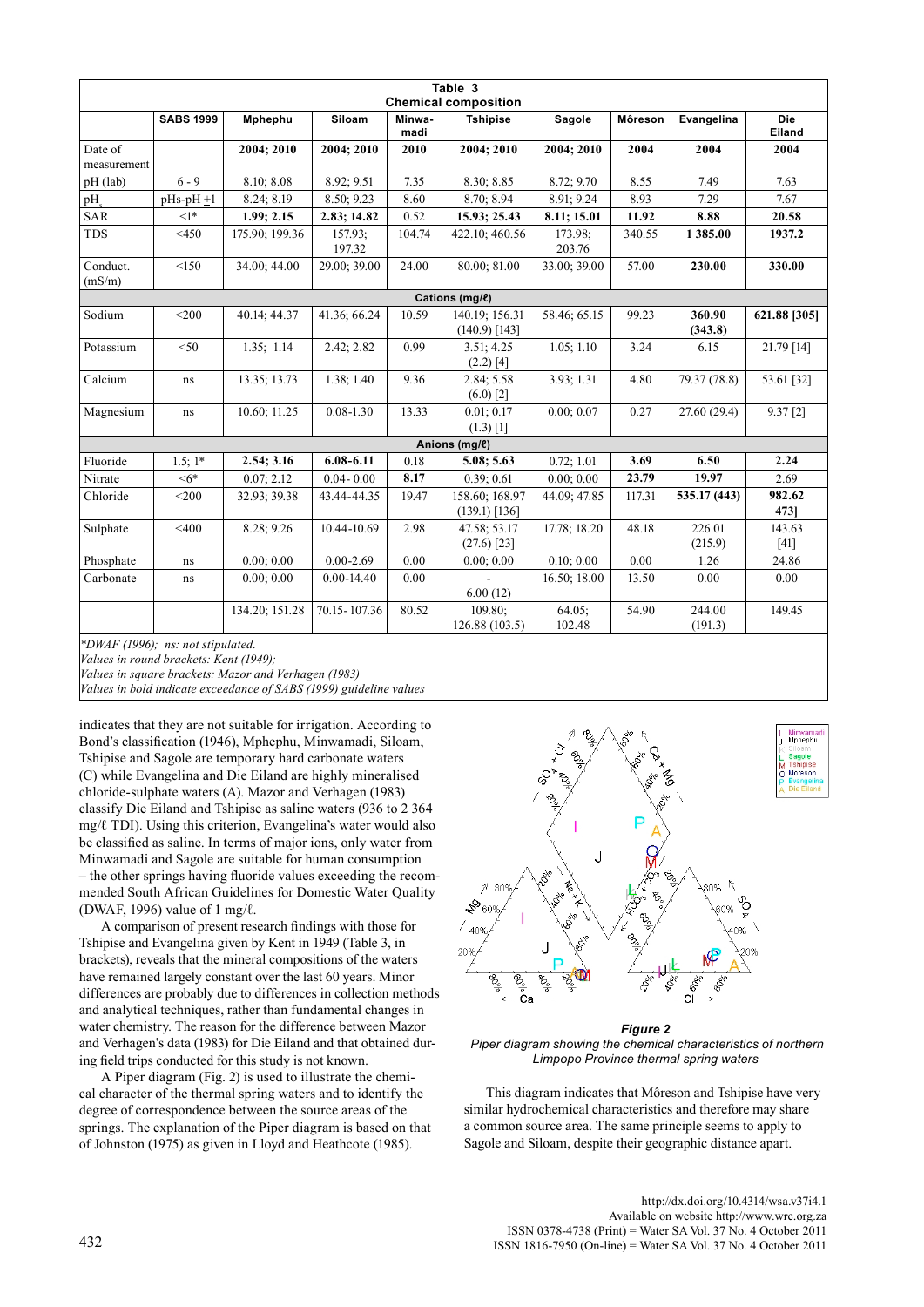Môreson and Tshipise are typical sodium chloride brines, while, surprisingly, Die Eiland and, to a lesser extent, Evangelina, seem to share characteristics of sea water. The unusual composition of water at Die Eiland was also commented upon by Kent in 1942 (p. 40) who suggested a number of possible sources of the elements of this water. Most of the ions in the Eiland hot springs could have been acquired from the granite, and, to a lesser degree, diabase and basic rocks such as amphibolites present in the granite. 'The Cl', however, is not so readily accounted for' (Kent, 1942:40). Kent speculates that juvenile or rejuvenated water may contribute to the spring's flow and that there is a distinct possibility that it may be derived from cyclic salts dissolved by meteoric water. Kent also noted that part of the Cl- may have been derived from connate salts in the Karoo strata of the Lebombo Group. These salts could be blown in from the Indian Ocean 180 km to the east of Die Eiland. The difference between the cation composition of spring water and sea water may have come about from reactions between clays and base-exchange silicates.

Waters from Siloam, Sagole, Mphephu and Minwamadi have higher concentrations of  $HCO_3$  and  $CO_3$  ions than the other springs, which are higher in Cl- . In terms of cation concentrations, Minwamadi differs from the other springs in that it is richer in Mg ions. The Na<sup>+</sup> concentrations are very high at Môreson, Tshipise, Siloam, Sagole, and Die Eiland. None of the springs is rich in calcium and sulphate ions.

Most of the springs – with the possible exception of Minwamadi, Evangelina and Die Eiland – are typically those found in dynamic basin environments (Lloyd and Heathcote, 1985). The latter 3 springs fall just into the upper half of the diamond-shape figure. The dominant processes, at all except Mphephu and Minwamadi, are dissolution and mixing. It is surprising that waters from Minwamadi appear to be associated with recent dolomitic water since this spring is located in the Soutpansberg range. It is possible that it has been contaminated by human activity.

## *Influence of geology on chemical characteristics*

The rocks forming the Soutpansberg Mountains consist of redcoloured sandstones and are underlain by voluminous basaltic lavas with interlaid volcanic ash beds of rhyolite (McCarthy and Rubidge, 2005). The high Na+ concentrations at all springs, except for Die Eiland, Evangelina and Mimwamadi, probably originate from quartz and sodium-rich plagioclase feldspars from the sandstones and shales. At Minwamadi, the  $Mg^{2+}$  and  $Ca<sup>2+</sup>$  may be associated with basaltic intrusions. These ions are also more abundant in waters from Mphephu than those from Siloam and might derive from sandstones, quartzites and some basaltic intrusions. The geology at Evangelina is extremely complex and it is thus difficult to speculate on the origin of the minerals in these waters. The unusual composition of Die Eiland has been mentioned by Kent (1942; 1949) and has been discussed above.

According to Mazor and Verhagen (1983), less saline waters issue from crystalline rocks while the saline waters are associated with sedimentary rocks. However, according to the surface geology and that at depth, this does not seem to apply to northern Limpopo springs, with the possible exception of Evangelina.

#### *Trace elements*

Water samples from the 8 thermal springs visited were analysed for 29 trace elements by the Institute for Soil, Climate and Water (ARC, Pretoria). The information given in Table 4 comprises the most comprehensive dataset available to date.

Target ranges for domestic water quality for some of the trace elements are listed in Columns 2 and 3 as given by Mamba et al. (2008). The World Health Organisation (WHO) and European Union (EU) standards have been included since South African (SA) standards are at times less stringent than those used in other countries. WHO and EU standards are important in the event of bottling the water for the international market or for consumption by overseas visitors.

According to SA drinking water standards, all 8 thermal springs from the northern part of Limpopo contain 'unacceptably' high values of bromine while mercury levels exceed drinking water standards at Die Eiland and Môreson. The concentrations of selenium are also high at Die Eiland, Evangelina and Môreson. Evangelina has the poorest water quality of the 8 springs, exceeding recommended levels for bromine, selenium, and arsenic, and has very high levels of mercury, iodine, strontium, boron, titanium and vanadium. The water quality at Die Eiland is almost as poor, exceeding SA recommended levels for bromine, mercury and selenium. High concentrations of lithium, strontium and vanadium are also present at Die Eiland, relative to the other springs. The 'best' water qualities are found at Minwamadi, Sagole and Tshipise – even though they do not meet S A water quality standards for bromide. It should be noted that it is immaterial whether the elements in the water originate from the geological formations or from other sources: the fact remains that the long-term ingestion of water from these sources may be hazardous to human health.

#### **Summary and conclusion**

This article expands and enhances the present knowledge of the physical and chemical characteristics of 8 thermal springs in the northern region of the Limpopo Province of South Africa, and permits comparison with earlier findings so as to identify temporal variations in water quality over the last 50 to 60 years.

The springs are all of meteoric origin and range from warm to scalding in temperature. The mineral composition of the thermal waters probably reflects the geological formations that occur at the depth of origin of the thermal spring water rather than surface geology, since adjacent springs have disparate chemical properties. This implies that springs located in the same area may not have the same development potential.

The differences between  $pH_s$  and  $pH$  values of most of the spring waters (except Minwamadi) are small (less than  $\pm 1$ ), indicating that they are neither corrosive nor depositional in nature. However, SAR values of >1 counter-indicate their use for irrigation. Unacceptably high levels of fluoride are present in water from all of the thermal springs, except Minwamadi and Sagole, and none of the springs conforms to drinking water standards in terms of their bromine concentrations. The waters from the 8 thermal springs in the northern part of Limpopo are thus not fit for human consumption. The quality of waters from Die Eiland, Môreson and Evangelina are especially suspect in view of the relatively high selenium content.

Comparison of the physical and chemical characteristics of waters from Tshipise and Evangelina shows relatively little variation in temperature and the concentrations of major ions and trace elements. In contrast, the flow rate and temperature at Siloam has decreased considerably over a period of only 6 years. This seems to be coupled with lower rainfall over the region. At present no information is available on the residence time of waters that emerge as thermal springs. It is thus not known whether changes in land use may affect the mineral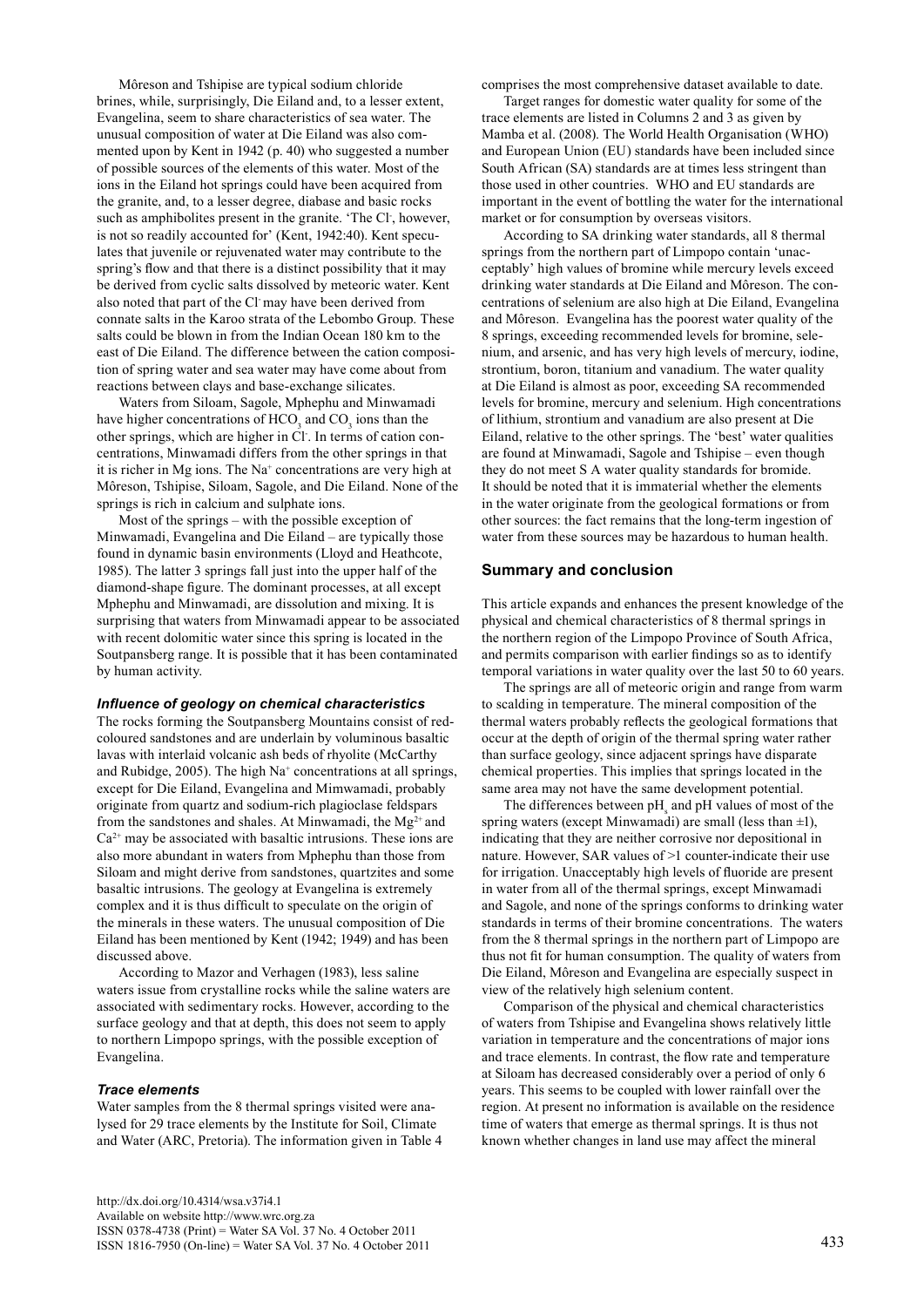| Table 4<br>Trace elements: Northern belt |                 |      |                 |                |                |                  |                  |                  |                  |                      |
|------------------------------------------|-----------------|------|-----------------|----------------|----------------|------------------|------------------|------------------|------------------|----------------------|
| Element                                  | WHO*<br>and EU* | SA*  | <b>Tshipise</b> | Evangelina     | <b>Môreson</b> | Sagole           | Mphephu          | Minwa-<br>madi   | Siloam           | <b>Die</b><br>Eiland |
| Date of<br>measurement                   |                 |      | 2010            | 2004           | 2004           | 2010             | 2010             | 2010             | 2010             | 2004                 |
|                                          | ug/e            | ug/ℓ | ug/R            | ug/e           | ug/ℓ           | ug/ℓ             | ug/e             | ug/e             | ug/R             | ug/e                 |
| Antimony                                 | 5               | 5    | 0.02            | 1.39           | 1.14           | 0.31             | 0.02             | 0.01             | $\mathbf{0}$     | 0.48                 |
| Arsenic                                  | $10\,$          | 10   | 0.14            | 24.32          | 6.04           | 2.88             | 0.43             | 0.07             | 0.27             | 5.77                 |
| Barium                                   |                 |      | 13.63           | 14.18          | 25.76          | 5.14             | 51.90            | 1.88             | 4.22             | 78.74                |
| Beryllium                                |                 |      | $\overline{0}$  | 0.09           | 0.05           | $\overline{0}$   | $\mathbf{0}$     | $\theta$         | $\theta$         | 0.15                 |
| <b>Bismuth</b>                           |                 |      | $\mathbf{0}$    | 0.60           | $\mathbf{0}$   | 0.02             | $\mathbf{0}$     | 0.02             | $\mathbf{0}$     | 0.71                 |
| Boron                                    |                 |      | 200.60          | 303.75         | 67.15          | 56.48            | 45.92            | 39.42            | 57.91            | 267.60               |
| <b>Bromine</b>                           | 10              |      | 366.30          | 1 032.13       | 153.83         | 102.00           | 102.90           | 82.28            | 93.14            | 4 111.00             |
| Cadmium                                  |                 |      | 0.02            | 1.13           | 1.31           | 0.01             | $\boldsymbol{0}$ | 0.01             | $\boldsymbol{0}$ | 0.17                 |
| Chromium                                 | 50              | 100  | 0.70            | 23.51          | 8.00           | 0.49             | 1.20             | 1.21             | 0.97             | 2.25                 |
| Cobalt                                   |                 |      | 0.10            | 1.22           | 0.11           | 0.01             | $\mathbf{0}$     | 0.02             | 0.05             | 2.07                 |
| Copper                                   | 2000            | 1000 | $\overline{0}$  | 11.75          | 2.11           | $\overline{0}$   | $\mathbf{0}$     | $\overline{0}$   | $\mathbf{0}$     | 3.61                 |
| Iodine                                   |                 |      | 115.20          | 215.41-2248.96 | 549.93         | 6.41             | 3.25             | 4.91             | 1.90             | 234.30               |
| Lanthanum                                |                 |      | 0.01            | 0.12           | $\theta$       | $\overline{0}$   | 0.02             | 0.01             | nd               | 0.18                 |
| Lead                                     | 10              | 20   | 0.08            | 2.66           | 2.94           | 0.12             | 0.16             | 0.30             | 0.05             | 1.64                 |
| Lithium                                  |                 |      | 94.24           | 73.44          | 40.77          | 25.25            | 9.25             | 2.11             | 17.05            | 176.70               |
| Manganese                                | 500             | 100  | $\overline{0}$  | 6.06           | 6.40           | 0.20             | $\mathbf{0}$     | 0.42             | 0.75             | 3.13                 |
| Mercury                                  | 1               | 1    | 0.33            | 0.94           | 1.88           | $\overline{0}$   | 0.23             | $\boldsymbol{0}$ | 0.53             | 2.54                 |
| Molybdenum                               |                 |      | 1.41            | 16.30          | 1.59           | 1.06             | 0.91             | $\mathbf{0}$     | 2.23             | 3.74                 |
| Nickel                                   | 20              | 150  | 37.19           | 1.05           | $\mathbf{0}$   | $\boldsymbol{0}$ | $\mathbf{0}$     | $\overline{0}$   | $\boldsymbol{0}$ | 2.83                 |
| Platinum                                 |                 |      | 0.01            | $0.81 - 1.03$  | 0.10           | 0.07             | 0.01             | 0.0              | nd               | 0.20                 |
| Selenium                                 | 10              | 20   | 2.35            | 29.41          | 11.46          | 0.20             | $\theta$         | 0.54             | 0.72             | 15.29                |
| Strontium                                |                 |      | 213,30          | 704.18         | 74.95          | 52.18            | 40.14            | 28.82            | 20.35            | 1 018.00             |
| Tellurium                                |                 |      | $\overline{0}$  | $1.10 - 2.53$  | 0.99           | 0.03             | $\theta$         | $\mathbf{0}$     | 0.02             | 0.46                 |
| Thallium                                 |                 |      | 0.01            | 0.32           | 0.31           | 0.02             | 0.04             | $\boldsymbol{0}$ | $\overline{0}$   | 0.41                 |
| Titanium                                 |                 |      | 3.03            | 299.20         | 30.24          | 4.01             | 3.09             | 1.01             | 6.14             | 8.44                 |
| Tungsten                                 |                 |      | 4.19            | 2.99           | 3.28           | 1.54             | 0.48             | 0.03             | 0.45             | nd                   |
| Uranium                                  |                 |      | $\overline{0}$  | 26.05          | 1.12           | $\overline{0}$   | 0.45             | 0.09             | $\overline{0}$   | 8.53                 |
| Vanadium                                 |                 |      | 1.81            | 98.10          | 21.99          | 0.42             | 10.64            | 2.30             | 2.30             | 60.86                |
| Zinc                                     | 3000            | 5000 | 2.48            | 24.50          | 6.17           | 2.05             | 1.95             | 4.42             | 3.46             | 1738.00              |
| *Mamba et al. (2008); nd: not done       |                 |      |                 |                |                |                  |                  |                  |                  |                      |

composition of the waters. Nevertheless, care should be taken in the type of land use practised in thermal spring catchment areas. It is clear that the present use of untreated thermal spring water for domestic purposes and as bottled drinking water is undesirable and may even be illegal. In addition, the use of thermal spring water for recreational purposes such as swimming should be closely monitored.

It is thus important that the physical and chemical composition of thermal springs be monitored on a regular basis and that any developers of thermal springs, albeit for present or future activities, should take cognisance of the chemical properties of the springs and should implement appropriate measures to minimise risk.

## **Acknowledgements**

This research formed part of a NRF-funded project: Focus Area Sustainable Livelihoods (GUN: 2054058) in 2004, as well as a Water Research Commission project (WRC project No. K5/1959/1) in 2010). The support of these organisations, as well as that of the University of South Africa (2003), are gratefully acknowledged. We also wish to thank Ingrid Booysen (UP) for drafting the map.

## **References**

- ATKINSON TC and DAVIDSON (2002) Is the water still hot? Sustainability and the thermal springs at Bath, England. *Geological Society, London, Special Publications* **193** 15-40.
- BAHATI G (2003) Geothermal energy in Uganda, country update. *Proc. International Geothermal Conference,* September 2003, Reykjavik. pp. 48-53.
- BARADÁCS E, HUNYADI I, DEZS Z, CSIGE I and SZERBIN P (2001) 226Ra in geothermal and bottled mineral waters of Hungary. *Radiat. Meas.* **34** (1-6) 385-390.
- BARKER OB, BRANDL G, CALLAGHAN CC, ERIKSSON PG and VAN DER NEUT M (2006) The Soutpansberg and Waterberg Groups and the Blouberg Formation. In: Johnson MR, Anhaeusser CR and Thomas RJ (eds.) *The Geology of South Africa*. Geological Society of South Africa, Johannesburg, and Council for Geoscience, Pretoria. 301-318.
- Boekstein M (1998) *Hot Springs Holidays: Visitors' Guide to Hot Springs and Mineral Spa Resorts in Southern Africa.* Mark Boekstein and Logo Print, Cape Town.
- Bojadgieva K, Dipchikova S, Benderev A and Koseva J (2002) Thermal Waters and Balneology in Bulgaria. *GHC Bulletin* March 18-25.
- BOND GW (1947) 'n Geochemiese opname van die grondwatervoorrade van die Unie van Suid-Afrika. *Memoir Geol. Surv. S. Afr.* **41** 90-94.

<http://dx.doi.org/10.4314/wsa.v37i4.1> Available on website http://www.wrc.org.za<br>ISSN 0378-4738 (Print) = Water SA Vol. 37 No. 4 October 2011 ISSN 0378-4738 (Print) = Water SA Vol. 37 No. 4 October 2011 <sup>434</sup> ISSN 1816-7950 (On-line) = Water SA Vol. 37 No. 4 October 2011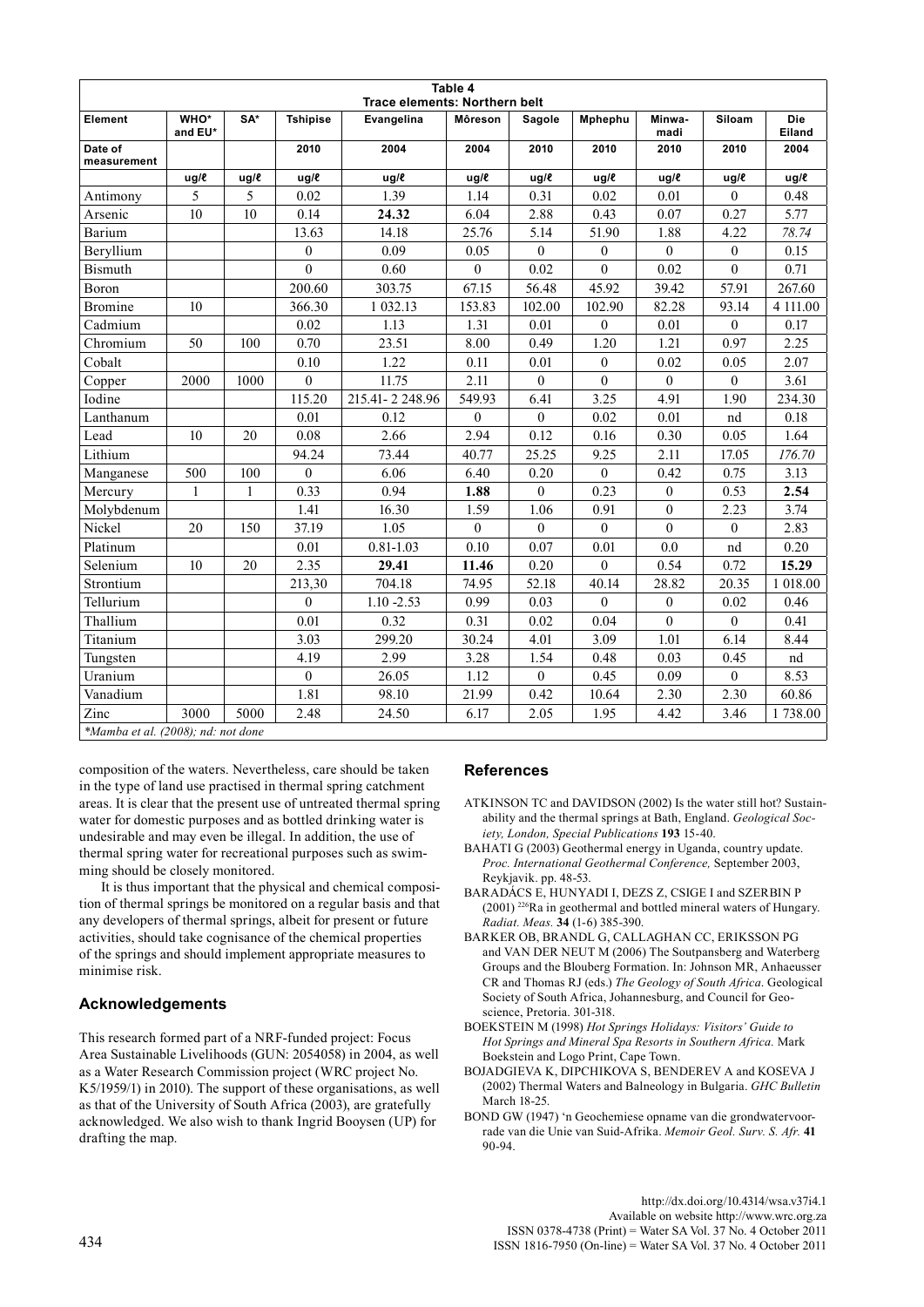Booyens B (1981) *Bronwaters van Genesing - Die Tradisionele Warmbronwaterkultuur in Ons Volksgeneeskunde.* Tafelberg, Kaapstad.

BRANDL G (1981) The Geology of the Messina Area. Explanation of 1:250 000 Sheet 2230. Geological Survey of South Africa (now Council for Geoscience), Pretoria.

CHIDLEY CM (1985) The geology of the country around Evangelina and Pontdrift. CGS Report No. 1985–0231. Council for Geoscience, Pretoria.

Christopher H and Armstead H (1978) *Geothermal Energy: Its Past, Present and Future Contributions to the Energy Needs of Man.* E. and F.N Spon, London.

CHURCHILL RK and CLINKENBEARD JP (2005) Perspectives on mercury contributions to watersheds from historic mercury mines and non-mine mercury sources: examples from the sulphur creek mining district. Cordilleran Section – 101st Annual Meeting. Piedmont, Italy, 29 April – 1 May 2005.

CGS (COUNCIL FOR GEOSCIENCE, SOUTH AFRICA) (2000) 1:250 000 Geological Series Alldays Map Sheet 2228. Council for Geoscience, Pretoria.

CRAUN GF, CALDERON RL and CRAUN ME (2005) Outbreaks associated with recreational water in the United States. *Int. J. Environ. Health Res.* **15** (4) 243-262.

DWAF (Department of Water Affairs and Forestry, SOUTH AFRICA) (1996) South African Water Quality Guidelines. Domestic Water Quality. URL: <http://www.dwaf.gov.za>(Accessed 13 December 2006).

EDMUNDS WM (2004) Bath thermal waters: 400 years in the history of geochemistry and hydrogeology. *Geological Society, London, Special Publication* **225** 193-199.

Encarta Encyclopedia (1997) Microsoft.

GEOLOGICAL SURVEY (1981) 1:250 000 Geological Series; Map Sheet 2230 Messina.

GEOLOGICAL SURVEY (1985) 1:250 000 Geological Series; Map Sheet 2330 Tzaneen.

HARING M, RACHEL R, PENG X, GARRETT RA and PRAN-GISHVILI D (2005) Viral diversity in hot springs of Pozzuoli, Italy, and characterization of a unique archaeal virus, *Acidianus* bottle-shaped virus, from a new family, the Ampullaciridae. *J. Virol*. **79** (15) 9904-0011.

HELLMAN MJ and RAMSEY MS (2004) Analysis of hot mineral springs and associated deposits in Yellowstone National Park using ASTER and AVIRIS remote sensing. *J. Volcanol. Geotherm. Res.* **134** (1-2) 195-219.

HOFFMANN JRH (1979) Die chemiese samestelling van warmwaterbronne in Suid- en Suidwes-Afrika. CSIR Report No. WAT 56A. Council for Scientific and Industrial Research, Pretoria. pp 21.

Hoole RG (2001) The development of Lilani hot spring: An analysis of socio-economic and environmental impacts. M.Sc. Dissertation, University of Natal, Pietermaritzburg, South Africa.

IZUMIYAMA S, YAGITA K, FURUSHIMA-SHIMOGAWARAM ASAKURA T, KARASUNDANI T and ENDO T (2003) Occurrence and distribution of *Naegleria* species in thermal waters in Japan. *J. Eukaryotic Microbiol.* **50** (1) 514.

JANISH EP (1931) Notes on the central part of the Zoutpansberg Range and on the origin of Lake Fundudzi. *Trans. Geol. Soc.* **34** 151.

JOHNSON MR, VAN VUUREN CJ, VISSER JNJ, COLE DI, DE V WICKENS H, CHRISTIE ADM, ROBERTS DL and BRANDL G (2006) Sedimentary Rocks of the Karoo Supergroup. In: Johnson, MR, Anhaeusser CR and Thomas RJ (eds.) *The Geology of South Africa*. Geological Society of South Africa, Johannesburg, and Council for Geoscience, Pretoria. 461-499.

KEMPSTER PL, VAN VLIET HR, LOOSER U, PARKER I, SILBER-BAUER MJ and DU TOIT P (1996) Overview of Radioactivity in Water Sources: Uranium, Radium and Thorium*.* Institute for Water Quality Studies, Department of Water Affairs and Forestry, South Africa.

KENT LE (1942) The Letaba Hot Spring. *Trans. R. Soc. S. Afr.* **29** (2) 35-47.

KENT LE (1949) The thermal waters of the Union of South Africa and South West Africa. *Trans. Geol. Soc. S. Afr.* **52** 231-264.

<http://dx.doi.org/10.4314/wsa.v37i4.1>

Available on website http://www.wrc.org.za

ISSN 0378-4738 (Print) = Water SA Vol. 37 No. 4 October 2011

ISSN 1816-7950 (On-line) = Water SA Vol. 37 No. 4 October 2011 435

Kent LE (1952) *The Medicinal Springs of South Africa.* Publication and Travel Department, South African Railways, Pretoria.

Kent LE (1969) The thermal waters in the Republic of South Africa*.* In: *Proc. of Symposium II on Mineral and Thermal Waters of the World, B - Overseas Countries, Vol 19, Report of the 23rd Session of the International Geological Conference, 1968, Academia, Prague.*  143-164.

KENT LE and RUSSELL HD (1950) The warm spring on Buffelshoek, near Thabazimbi, Transvaal. *Trans. R. Soc. S. Afr.* **32** 161-175.

LLOYD JW and HEATHCOTE JA (1985) *Natural Inorganic Hydrochemistry in Relation to Groundwater.* Clarendon Press, Oxford.

LUND JW (2000) Balneological use of thermal water in the USA. *GHC Bulletin* **September 2000** 31-34.

LUND JW (2010) Keynote address: World Geothermal Conference, 25 April, 2010, Bali, Indonesia.

LUND JW and FREESTON DH (2001) World-wide direct uses of geothermal energy 2000. *Geothermics* **30** 29-68.

LUND JW, FREESTON DH and BOYD TL (2005) Direct application of geothermal energy: 2005 Worldwide Review. *Geothermics* **34** (6) 691-727.

- MANDAL BK and SUZUKI KT (2002) Arsenic round the world: a review. *Talanta* **58** (1) 201-235.
- MAMBA BB, RIETVELD LC and VERBECK JQJC (2008) SA drinking water standards under the microscope. *The Water Wheel* **7** (1) 24-27.

MAWADZA C and ZVAUYA R (1996) Some factors affecting endob-1,4-glucanase production by two Bacillus strains isolated from Zimbabwean hot springs. *J. Basic Microbiol.* **36** (3) 177-187.

MAWADZA C, HATTI-KAUL R, ZVAUYA R and MATTIASSON B (2000) Purification and characterization of cellulases produced by two bacillus strains. *J. Biotechnol.* **83** (3) 177-187.

MAZOR E and VERHAGEN BT (1983) Dissolved ions, stable and radioactive isotopes and noble gases in thermal waters of South Africa. *J. Hydrol.* **63** 315-329.

McCARTHY T and RUBIDGE B (2005). *The Story of Earth and Life*. Struik, Cape Town.

MIYAMOTO H, JITSURONG S, SHIOTA R, MARUTA K, YOSHIDA S and YABUUCHI E (1997) Molecular determination of infection source of a sporadic *Legionella* pneumonia case associated with a hot spring bath. *Microbial Immunol*. **41** (3) 197-202.

NARAYAN VN, HATHA MA, MORGAN HW and ROA D (2008) Isolation and characterization of aerobic thermophilic bacteria from the Savusavu hot spring in Fiji. *Microbes Environ.* **23** (4) 350-352.

OLIVIER J, VAN NIEKERK HJ and VAN DER WALT IJ (2008) Physical and chemical characteristics of thermal springs in the Waterberg area of Limpopo Province, South Africa. *Water SA* **34** (2) 163-174.

PETRACCIA L, LIBERATI G and MASCIULLO SG (2005) Water, mineral waters and health. *Clin. Nutr.* **25** (3) 377-385.

Rindl MR (1916) The medicinal springs of South Africa. *S. Afr. J. Sci.* **13** 528-552.

ROMERO L, ALOMSO H, CAMPANO P, FANFANI L, CIDU R, DADEA C, KEEGAN T, THORNTON I and FARAGO M (2003) Arsenic enrichment in waters and sediments of the Rio Loa (Second Region, Chile). *Appl. Geochem.* **18** (9) 1399-1416.

Samsudin AR, Hamzah U, Rahman RA, Siwar C, Jani MF and OTHMAN R (1997) Thermal springs of Malaysia and their potential development. *J. Asian Earth Sci.* **15** 275-289.

SANNER B (2000) Baden-Baden, a famous thermal spa with a long history. *GHC Bulletin* **September 2000** 16-22.

SHEVENELL L, GARSIDE L, AREHART G, VAN SOEST M and KENNEDY BM (2002) Geothermal sampling of thermal and nonthermal waters in Nevada to evaluate the potential for resource utilization. *Geotherm. Resour. Counc. Trans.* **26** (September 22-25) 501-505.

SABS (South African Bureau of Standards) (1999) Class 1 Potable Water Standards. SABS 241:1999. South African Bureau of Standards Pretoria, South Africa.

SMITH M and PUCZKÒ L (2009) *Health and Wellness Tourism*. Elsevier, Oxford.